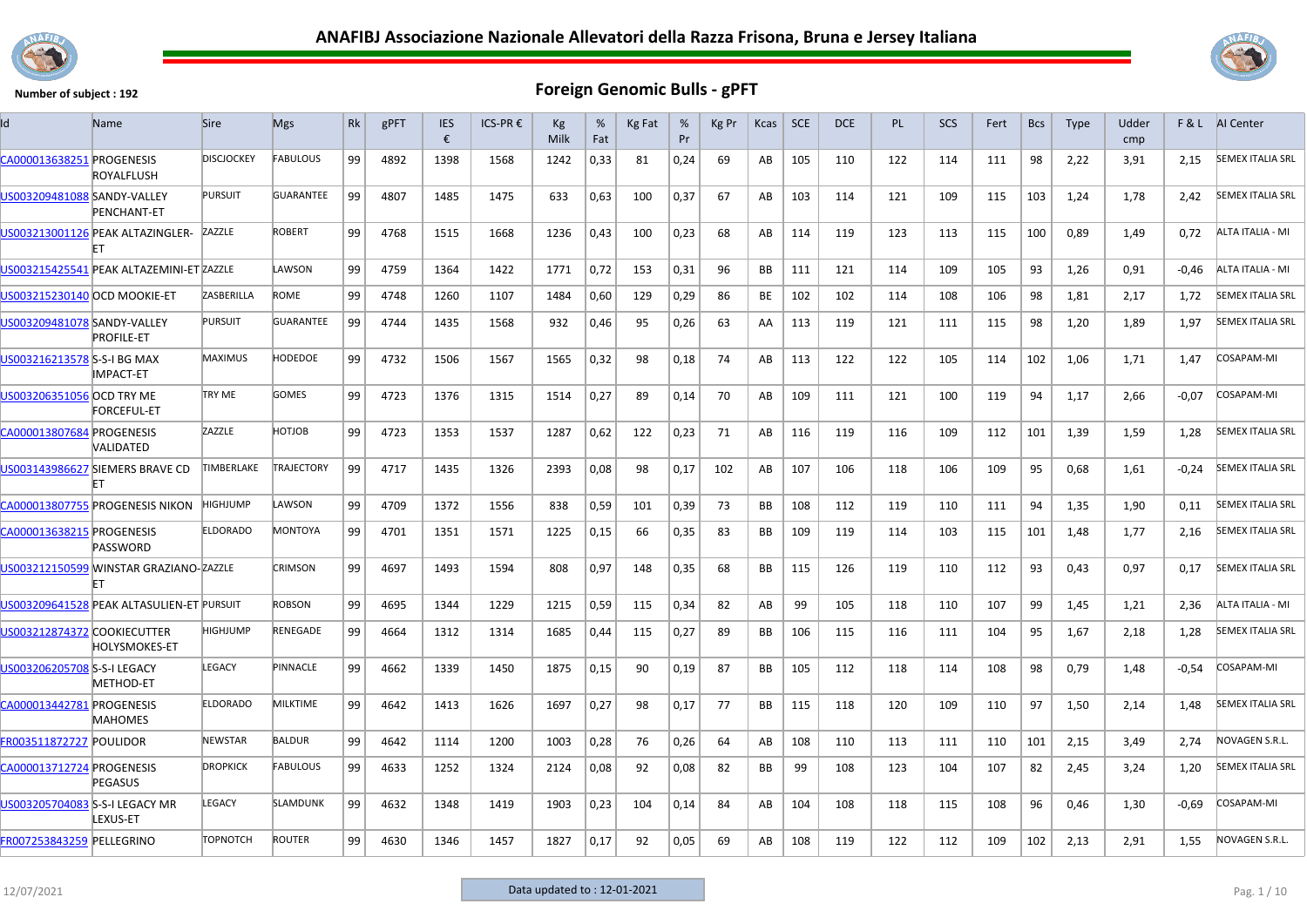



| Id                             | Name                                                         | <b>Sire</b>     | <b>Mgs</b>       | Rk | gPFT | <b>IES</b><br>€ | ICS-PR € | Kg<br>Milk | %<br>Fat | Kg Fat | %<br>Pr | Kg Pr | Kcas      | <b>SCE</b> | <b>DCE</b> | <b>PL</b> | <b>SCS</b> | Fert | <b>Bcs</b> | <b>Type</b> | Udder<br>cmp |         | <b>F&amp;L</b> AI Center |
|--------------------------------|--------------------------------------------------------------|-----------------|------------------|----|------|-----------------|----------|------------|----------|--------|---------|-------|-----------|------------|------------|-----------|------------|------|------------|-------------|--------------|---------|--------------------------|
| US003201118971 CHERRYPENCOL    | TREATY-ET                                                    | <b>RIVETING</b> | <b>EDI</b>       | 99 | 4628 | 1331            | 1389     | 779        | 0,47     | 86     | 0,29    | 61    | AA        | 103        | 114        | 121       | 110        | 113  | 95         | 1,54        | 2,58         | 0,90    | COSAPAM-MI               |
| NL000737303054 DGF CASIMIR     |                                                              | <b>MOJO</b>     | <b>HELIX</b>     | 99 | 4624 | 1356            | 1545     | 682        | 0,24     | 60     | 0.29    | 59    | <b>BB</b> | 104        | 118        | 119       | 114        | 115  | 102        | 1,24        | 1.63         | 3.07    | <b>STG ITALIA</b>        |
|                                | US003215425521 PEAK ALTAALANZO-<br>IΕT                       | ZAZZLE          | <b>GUINNESS</b>  | 99 | 4622 | 1360            | 1300     | 1294       | 0,66     | 127    | 0,28    | 77    | AB        | 112        | 119        | 118       | 102        | 110  | 92         | 1,04        | 1,64         | 1,60    | ALTA ITALIA - MI         |
| US003209343412 OCD LEGACY      | MASSEY-ET                                                    | LEGACY          | <b>GUARANTEE</b> | 99 | 4622 | 1415            | 1563     | 631        | 0,66     | 101    | 0,25    | 51    | AB        | 101        | 111        | 127       | 120        | 113  | 100        | 0,44        | 1,79         | $-1,69$ | COSAPAM-MI               |
| US003206205233 S-S-I RENGADE   | <b>IMPROBABLE-ET</b>                                         | RENEGADE        | <b>TOOK</b>      | 99 | 4621 | 1179            | 1219     | 1446       | 0,40     | 104    | 0,20    | 73    | <b>BB</b> | 103        | 114        | 114       | 108        | 109  | 92         | 1,97        | 2,84         | 1,89    | <b>COSAPAM-MI</b>        |
| DE000361723698 GENDRY          |                                                              | GARIDO          | <b>SUPERHERO</b> | 99 | 4619 | 1279            | 1397     | 1951       | 0,05     | 67     | 0,13    | 83    | AA        | 103        | 114        | 113       | 112        | 107  | 105        | 1,26        | 1,88         | 5,02    | COSAPAM-MI               |
| US003215761217 S-S-I PR MAX    | SUPREME-ET                                                   | <b>MAXIMUS</b>  | HUSKY            | 99 | 4614 | 1321            | 1183     | 1925       | 0,35     | 113    | 0,07    | 74    | AB        | 99         | 105        | 122       | 108        | 106  | 99         | 1,27        | 3,27         | 0,83    | COSAPAM-MI               |
| US003212874176 COOKIECUTTER    | HOMESTEAD-ET                                                 | <b>MAESTRO</b>  | REASON           | 99 | 4610 | 1392            | 1392     | 1168       | 0,44     | 93     | 0,31    | 76    | AA        | 107        | 112        | 119       | 112        | 110  | 102        | 1,07        | 1,19         | 1,10    | <b>SEMEX ITALIA SRL</b>  |
| US003209481407 SANDY-VALLEY    | LOVOO-ET                                                     | RENEGADE        | <b>FABULOUS</b>  | 99 | 4607 | 1227            | 1188     | 1973       | 0,38     | 120    | 0,18    | 89    | <b>BB</b> | 107        | 116        | 112       | 106        | 105  | 98         | 1,77        | 2,13         | 2,54    | <b>ABC GENETIX</b>       |
| DK002468005724 TIRSVAD K&L     | <b>MINGUS ET</b>                                             | <b>PURSUIT</b>  | <b>SUPERHERO</b> | 99 | 4603 | 1225            | 1209     | 1512       | 0,48     | 117    | 0,23    | 80    | AA        | 103        | 114        | 112       | 106        | 108  | 90         | 1,85        | 1,60         | 3,69    | <b>SEMEX ITALIA SRL</b>  |
| US003142935459 OCD SHERPA-ET   |                                                              | <b>PERSEUS</b>  | <b>SPRING</b>    | 99 | 4593 | 1290            | 1398     | 1330       | 0,16     | 68     | 0,23    | 73    | AB        | 104        | 113        | 114       | 112        | 112  | 103        | 1,07        | 1,39         | 2,82    | <b>SEMEX ITALIA SRL</b>  |
| US003210132834 DENOVO 16325    | SENTIMENT-ET                                                 | <b>ACURA</b>    | <b>SPECTRE</b>   | 99 | 4586 | 1409            | 1122     | 1800       | 0,64     | 144    | 0,29    | 95    | <b>BB</b> | 109        | 109        | 120       | 101        | 103  | 96         | 1,27        | 0.44         | 1,68    | <b>ABS ITALIA-CR</b>     |
|                                | US003208951942 T-SPRUCE RENEGADE RENEGADE<br><b>REGAL-ET</b> |                 | FRAZZLED         | 99 | 4582 | 1330            | 1328     | 1413       | 0,31     | 95     | 0,21    | 75    | BB        | 106        | 108        | 117       | 112        | 111  | 96         | 0,98        | 1,59         | 1,05    | COSAPAM-MI               |
|                                | CA000013440435 STANTONS HICKORY- ACURA<br>FТ                 |                 | <b>DELTA</b>     | 99 | 4580 | 1322            | 1302     | 1784       | 0,18     | 92     | 0,28    | 94    | BB        | 102        | 107        | 118       | 101        | 108  | 90         | 1,21        | 0,94         | 1,10    | <b>ABS ITALIA-CR</b>     |
|                                | US003207410344 MATCREST LEGACY<br>LAZER-ET                   | LEGACY          | <b>SUPERHERO</b> | 99 | 4577 | 1343            | 1317     | 1654       | 0,58     | 129    | 0,22    | 82    | AB        | 104        | 111        | 117       | 110        | 108  | 97         | 0.76        | 0,91         | $-0.77$ | COSAPAM-MI               |
| US003151003682 LEANINGHOUSE    | TAOS-ET                                                      | <b>RENEGADE</b> | JEDI             | 99 | 4563 | 1286            | 1289     | 1305       | 0,15     | 69     | 0,18    | 68    | BB        | 104        | 115        | 117       | 106        | 114  | 105        | 1,68        | 2,91         | 2,36    | COSAPAM-MI               |
| <b>FR002833165591 GAH OKEN</b> |                                                              | <b>CARTER</b>   | <b>MONTEREY</b>  | 99 | 4562 | 1148            | 1278     | 534        | 0,23     | 48     | 0,32    | 55    | BB        | 104        | 111        | 115       | 114        | 113  | 98         | 2,36        | 3,08         | 3,89    | NTERMIZOO - PD           |
| US003210133228 DENOVO 16719    | AUGUST-ET                                                    | ACURA           | YODA             | 99 | 4562 | 1380            | 1349     | 1095       | 0,52     | 98     | 0,20    | 60    | AB        | 107        | 115        | 122       | 107        | 114  | 101        | 1,39        | 2,04         | 0,96    | ABS ITALIA-CR            |
| <b>DE000361629044 MIRCO</b>    |                                                              | <b>MICK</b>     | <b>RESERVE</b>   | 99 | 4560 | 1318            | 1373     | 1448       | 0,25     | 87     | 0,18    | 71    | AB        | 103        | 117        | 117       | 105        | 112  | 104        | 1,66        | 2,33         | 3.05    | ALPA ZOO-GENEFIX         |
| US003200122690 COOKIECUTTER    | HELIOGEN-ET                                                  | LEGACY          | REASON           | 99 | 4560 | 1374            | 1436     | 1731       | 0,23     | 99     | 0,10    | 72    | AB        | 106        | 113        | 120       | 114        | 110  | 104        | 0,70        | 1,57         | 0,32    | COSAPAM-MI               |
|                                | US003207410684 BADGER SSI BIG AL<br>NEWMAN-ET                | <b>BIG AL</b>   | <b>JODANDY</b>   | 99 | 4554 | 1423            | 1380     | 881        | 0,61     | 108    | 0,15    | 47    | AB        | 103        | 107        | 128       | 115        | 111  | 102        | 1,22        | 2,44         | 0,83    | COSAPAM-MI               |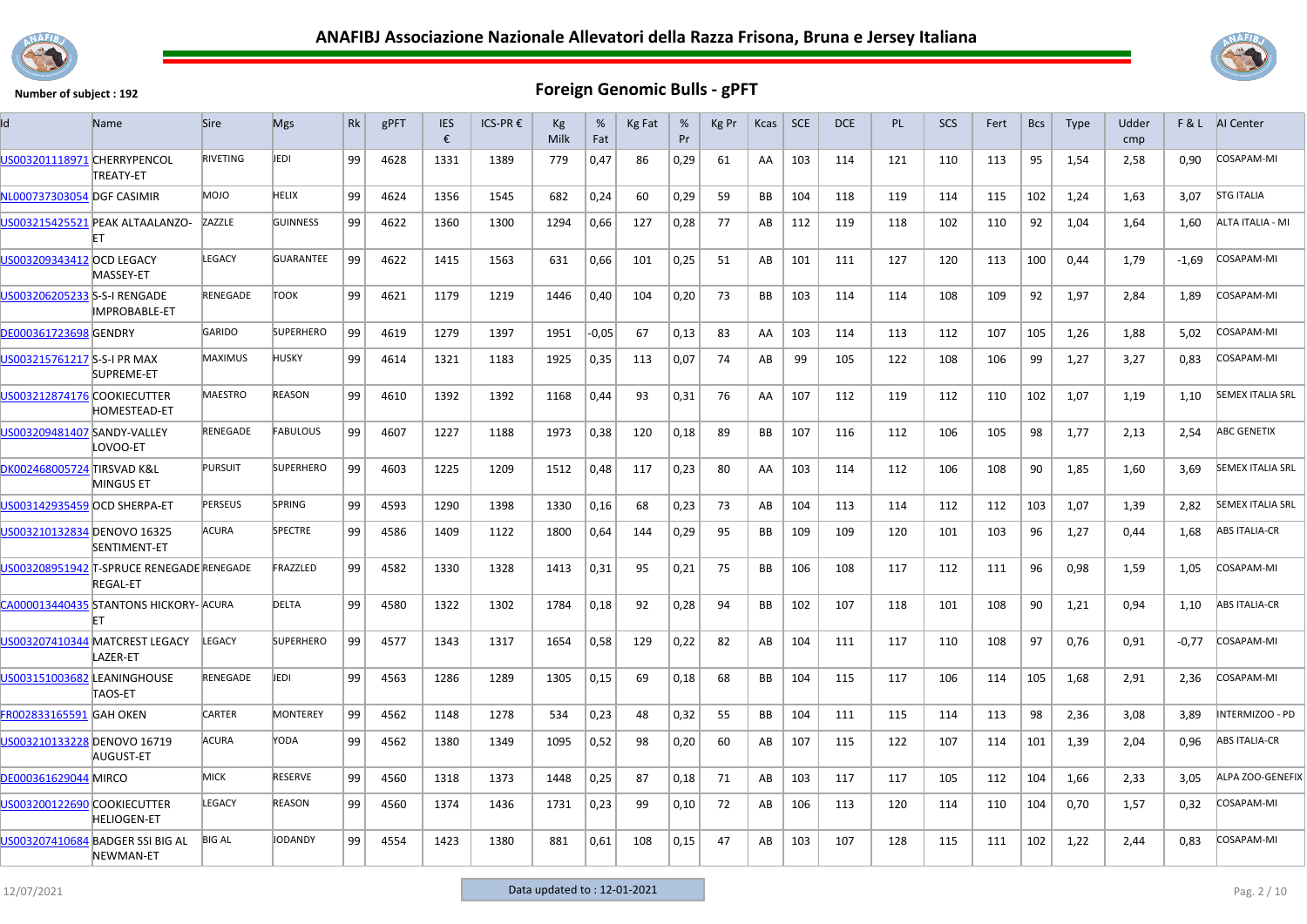



| US003209819087 Z-HAPPY<br>CA000013638281 PROGENESIS | <b>WINTERFELL-ET</b><br>MINTJULEP<br>NL000688600952 3STAR OH RANGER<br><b>RED</b><br>US003205704153 RMD-DOTTERER SSI<br>GAMEDAY-ET<br><b>MERCEDES ET</b> | CRIMSON<br><b>ELDORADO</b><br><b>RUBELS-RED</b><br><b>BIG AL</b><br>MEDLEY | SALOON<br><b>MILKTIME</b><br>MR SALVATORE 99<br><b>BLOWTORCH</b> | 99<br>99<br>99 | 4544<br>4537<br>4536 | 1380<br>1299<br>1389 | 1451<br>1435<br>1349 | 821<br>1794 | 0,66<br>$-0,01$ | 110<br>66 | 0,32 | 67 | BB        | 111 | 123 | 116 | 106 | 117 | 100 | 0,99 | 0,10 | 0,60    | <b>ABS ITALIA-CR</b>    |
|-----------------------------------------------------|----------------------------------------------------------------------------------------------------------------------------------------------------------|----------------------------------------------------------------------------|------------------------------------------------------------------|----------------|----------------------|----------------------|----------------------|-------------|-----------------|-----------|------|----|-----------|-----|-----|-----|-----|-----|-----|------|------|---------|-------------------------|
|                                                     |                                                                                                                                                          |                                                                            |                                                                  |                |                      |                      |                      |             |                 |           |      |    |           |     |     |     |     |     |     |      |      |         |                         |
|                                                     |                                                                                                                                                          |                                                                            |                                                                  |                |                      |                      |                      |             |                 |           | 0,12 | 76 | BB        | 108 | 109 | 119 | 108 | 108 | 96  | 1,57 | 2,25 | 3,11    | <b>SEMEX ITALIA SRL</b> |
|                                                     |                                                                                                                                                          |                                                                            |                                                                  |                |                      |                      |                      | 1181        | 0,53            | 104       | 0,21 | 62 | BB        | 104 | 109 | 125 | 113 | 109 | 93  | 1,72 | 1,60 | 1,46    | <b>SEMEX ITALIA SRL</b> |
|                                                     |                                                                                                                                                          |                                                                            |                                                                  |                | 4534                 | 1228                 | 984                  | 1618        | 0,57            | 133       | 0,12 | 71 | AA        | 98  | 95  | 119 | 109 | 105 | 96  | 1,63 | 1,99 | 1,27    | COSAPAM-MI              |
| US003142332666 PINE-TREE                            |                                                                                                                                                          |                                                                            | <b>PROFIT</b>                                                    | 99             | 4529                 | 1371                 | 1380                 | 1080        | 0,35            | 84        | 0,36 | 79 | BB        | 116 | 116 | 116 | 108 | 112 | 99  | 0,55 | 0,68 | 0,93    | <b>ABS ITALIA-CR</b>    |
|                                                     | US003210132938 DENOVO 16429<br><b>HERCULES-ET</b>                                                                                                        | <b>HEROIC</b>                                                              | FRAZZLED                                                         | 99             | 4528                 | 1361                 | 1326                 | 1636        | 0,62            | 138       | 0,25 | 85 | BB        | 107 | 119 | 117 | 106 | 107 | 88  | 0,75 | 0,87 | $-0,45$ | <b>ABS ITALIA-CR</b>    |
| US003209641360 PEAK                                 | PHENOMENON-ET                                                                                                                                            | <b>PURSUIT</b>                                                             | <b>FABULOUS</b>                                                  | 99             | 4525                 | 1410                 | 1437                 | 1569        | 0,21            | 87        | 0,18 | 75 | AA        | 111 | 118 | 120 | 110 | 110 | 106 | 1,11 | 1,23 | 1,77    | NOVAGEN S.R.L.          |
| CA000013098918 PROGENESIS                           | STOXXINDEX CD                                                                                                                                            | PADAWAN                                                                    | MORAY                                                            | 99             | 4524                 | 1271                 | 1535                 | 1119        | 0,09            | 51        | 0,17 | 57 | AA        | 114 | 126 | 115 | 109 | 119 | 100 | 1,62 | 1,90 | 2,45    | <b>SEMEX ITALIA SRL</b> |
|                                                     | US003206219199 LEANINGHOUSE<br>TIJERAS -ET                                                                                                               | ARISTOCRAT                                                                 | <b>ELDORADO</b>                                                  | 99             | 4522                 | 1241                 | 1427                 | 1143        | 0,23            | 74        | 0,13 | 55 | AA        | 107 | 123 | 118 | 110 | 112 | 94  | 2,03 | 3,02 | 3,02    | <b>SEMEX ITALIA SRL</b> |
|                                                     | US003200824565 PEAK ALTAREVERSE-                                                                                                                         | LAWSON                                                                     | JEDI                                                             | 99             | 4518                 | 1293                 | 1227                 | 1567        | 0,26            | 89        | 0,30 | 87 | AB        | 107 | 116 | 115 | 101 | 111 | 97  | 1,07 | 0,88 | 1,15    | ALTA ITALIA - MI        |
|                                                     | US003202157410 TTM LEGACY SHINE-                                                                                                                         | LEGACY                                                                     | ACHIEVER                                                         | 99             | 4516                 | 1445                 | 1429                 | 928         | 0,43            | 85        | 0,16 | 51 | BB        | 110 | 106 | 126 | 117 | 112 | 108 | 0,48 | 2,15 | 0,97    | COSAPAM-MI              |
|                                                     | CA000013567524 PEAK BIG RIG -ET                                                                                                                          | <b>BLIZZARD</b>                                                            | TOPSHOT                                                          | 99             | 4515                 | 1303                 | 1499                 | 1523        | 0,38            | 101       | 0,25 | 80 | BB        | 108 | 118 | 116 | 109 | 108 | 102 | 0,92 | 1.21 | 0.41    | NOVAGEN S.R.L.          |
|                                                     | US003139112686 HILMAR LEGACY<br><b>SHOOTER-ET</b>                                                                                                        | LEGACY                                                                     | <b>SUPERFLY</b>                                                  | 99             | 4512                 | 1435                 | 1622                 | 1328        | 0,24            | 79        | 0,15 | 61 | <b>BB</b> | 116 | 122 | 123 | 114 | 113 | 101 | 0,59 | 1,59 | 0,13    | COSAPAM-MI              |
| US003131224919 GENOSOURCE                           | <b>JARVIS-ET</b>                                                                                                                                         | <b>DECISIVE</b>                                                            | CHARL                                                            | 99             | 4508                 | 1294                 | 1274                 | 1819        | 0,26            | 99        | 0,21 | 85 | <b>BB</b> | 111 | 117 | 115 | 102 | 110 | 87  | 0,94 | 1,53 | 0,23    | TAG/DYNAMIC GEN         |
|                                                     | US003208834954 KINGS-RANSOM<br>LEGCY DRIVE-ET                                                                                                            | LEGACY                                                                     | <b>FREEBORN</b>                                                  | 99             | 4508                 | 1336                 | 1316                 | 1636        | 0,42            | 111       | 0,12 | 70 | <b>BB</b> | 107 | 110 | 118 | 109 | 113 | 98  | 0,79 | 1,35 | $-1,15$ | COSAPAM-MI              |
|                                                     | US003204165457 DENOVO 16219<br>ALADDIN-ET                                                                                                                | ACURA                                                                      | LOPEZ                                                            | 99             | 4507                 | 1385                 | 1298                 | 1284        | 0,70            | 134       | 0,30 | 79 | AB        | 115 | 122 | 116 | 101 | 109 | 97  | 0,61 | 0,86 | 0,69    | <b>ABS ITALIA-CR</b>    |
| FR005945699134 RANDAL HGH                           |                                                                                                                                                          | <b>OKEN</b>                                                                | SURGEON                                                          | 99             | 4506                 | 1088                 | 1140                 | 729         | 0,29            | 63        | 0,31 | 61 | <b>BB</b> | 104 | 110 | 112 | 113 | 109 | 105 | 2,34 | 2,99 | 4,14    | ALPA ZOO-GENEFIX        |
|                                                     | US003203571034 AOT SPARTACUS<br><b>HUSTLE-ET</b>                                                                                                         | <b>SPARTACUS</b>                                                           | <b>FABULOUS</b>                                                  | 99             | 4504                 | 1132                 | 1189                 | 1109        | 0,30            | 82        | 0,16 | 58 | AB        | 112 | 116 | 114 | 104 | 115 | 92  | 2,21 | 3,02 | 1,55    | INTERMIZOO - PD         |
| <b>DE001305983721 GENTO</b>                         |                                                                                                                                                          | GARIDO                                                                     | MR SALVATORE 99                                                  |                | 4497                 | 1191                 | 1172                 | 1603        | 0,32            | 104       | 0,15 | 72 | BE        | 104 | 111 | 115 | 107 | 108 | 99  | 1,70 | 2,39 | 2,00    | INTERMIZOO/GPLU         |
|                                                     | US003210341485 FLY-HIGHER HUCK-ET LEGACY                                                                                                                 |                                                                            | YODA                                                             | 99             | 4496                 | 1222                 | 1187                 | 2177        | 0,24            | 112       | 0,10 | 86 | BВ        | 103 | 108 | 117 | 113 | 103 | 94  | 1,16 | 2,84 | $-1,08$ | COSAPAM-MI              |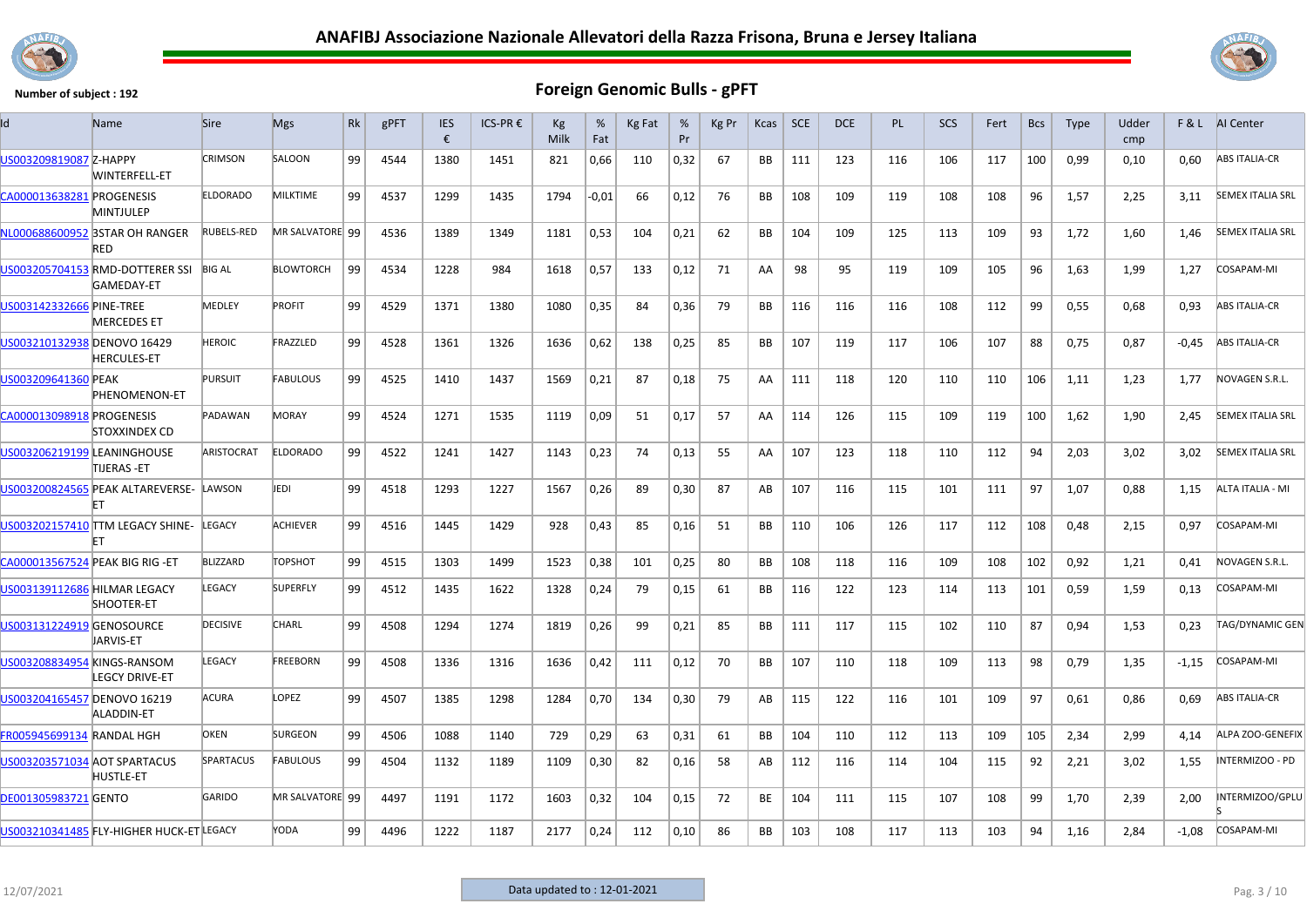



| Id                           | <b>Name</b>                               | <b>Sire</b>        | <b>Mgs</b>        | Rk | gPFT | <b>IES</b><br>€ | ICS-PR€ | Kg<br>Milk | %<br>Fat | Kg Fat | %<br>Pr | Kg Pr | Kcas      | <b>SCE</b> | <b>DCE</b> | <b>PL</b> | <b>SCS</b> | Fert | <b>Bcs</b> | <b>Type</b> | Udder<br>cmp |         | F & L AI Center         |
|------------------------------|-------------------------------------------|--------------------|-------------------|----|------|-----------------|---------|------------|----------|--------|---------|-------|-----------|------------|------------|-----------|------------|------|------------|-------------|--------------|---------|-------------------------|
| US003206144957 BLUMENFELD    | <b>RENEGAD AHEAD-ET</b>                   | <b>RENEGADE</b>    | <b>MYLES</b>      | 99 | 4496 | 1297            | 1251    | 721        | 0,67     | 105    | 0,30    | 61    | <b>BB</b> | 99         | 112        | 118       | 110        | 112  | 100        | 1,38        | 1,42         | 1,66    | COSAPAM-MI              |
| NL000840442662 DROUNER K&L   | CHASE                                     | <b>PURSUIT</b>     | <b>SUPERHERO</b>  | 99 | 4492 | 1240            | 1160    | 1722       | 0,34     | 105    | 0,13    | 75    | AA        | 104        | 112        | 115       | 107        | 108  | 107        | 1,68        | 1,84         | 2,30    | <b>STG ITALIA</b>       |
| CA000013807683 PROGENESIS    | MONTREAL                                  | ZAZZLE             | LAWSON            | 99 | 4489 | 1223            | 1319    | 1617       | 0,34     | 104    | 0,27    | 87    | BB        | 111        | 117        | 113       | 104        | 106  | 99         | 1,38        | 1,56         | 0,91    | <b>SEMEX ITALIA SRL</b> |
|                              | US003215425436 PEAK ALTAZEOLITE-          | ZAZZLE             | <b>POSITIVE</b>   | 99 | 4488 | 1350            | 1330    | 1644       | 0,57     | 132    | 0,22    | 82    | BB        | 109        | 122        | 119       | 107        | 105  | 99         | 1,06        | 1,16         | $-0,23$ | ALTA ITALIA - MI        |
| US003208400815 FLY-HIGHER    | SUGARHIGH-ET                              | <b>EINSTEIN</b>    | JUICY             | 99 | 4486 | 1174            | 1201    | 1635       | 0,11     | 74     | 0,14    | 72    | AB        | 102        | 110        | 117       | 108        | 110  | 91         | 1,76        | 2,28         | 0,43    | <b>SEMEX ITALIA SRL</b> |
| US003213134139 STGEN TAMPA   | <b>CASON-ET</b>                           | <b>TAMPA</b>       | <b>TARRINO</b>    | 99 | 4485 | 1238            | 1207    | 2459       | $-0,14$  | 80     | 0.05    | 91    | AB        | 109        | 115        | 115       | 102        | 109  | 92         | 1.48        | 1,95         | 1,54    | <b>TAG/DYNAMIC GEN</b>  |
| US003202572762 BLUMENFELD    | <b>SEDONA ET</b>                          | <b>SKYWALKER</b>   | <b>APPRENTICE</b> | 99 | 4483 | 1277            | 1271    | 597        | 0,41     | 73     | 0,35    | 62    | AB        | 109        | 118        | 117       | 105        | 114  | 103        | 1,13        | 2,30         | 0.90    | <b>ABS ITALIA-CR</b>    |
| US003148929379 SANDY-VALLEY  | CONWAY-ET                                 | RENEGADE           | <b>GRANITE</b>    | 99 | 4479 | 1156            | 1043    | 977        | 0,63     | 109    | 0,31    | 71    | BB        | 104        | 111        | 112       | 103        | 111  | 90         | 1.41        | 2,43         | 0.69    | COSAPAM-MI              |
| CA000012948962 STANTONS      | <b>ELDORADO</b>                           | <b>GUARANTEE</b>   | JEDI              | 99 | 4476 | 1098            | 1227    | 1996       | $-0,02$  | 73     | 0,12    | 83    | <b>BB</b> | 104        | 108        | 112       | 106        | 109  | 94         | 1,48        | 2,50         | 0.43    | <b>SEMEX ITALIA SRL</b> |
| NL000630318564 SAN REMO -ET  |                                           | SOUNDCLOUD GYMNAST |                   | 99 | 4475 | 1186            | 1149    | 1267       | 0,19     | 68     | 0,19    | 66    | AB        | 106        | 107        | 116       | 109        | 109  | 99         | 1,78        | 2,40         | 3,87    | NTERMIZOO/GPLU          |
|                              | US003202985608 AURORA RAGNAR-ET SOLUTION  |                    | <b>FLAGSHIP</b>   | 99 | 4472 | 1411            | 1386    | 1209       | 0,19     | 72     | 0,21    | 70    | <b>BB</b> | 110        | 113        | 120       | 108        | 113  | 103        | 0.29        | 1,13         | 1,51    | COSAPAM-MI              |
|                              | CA000013601240 CLAYNOOK FLOAT             | <b>TROPIC</b>      | <b>TOPNOTCH</b>   | 99 | 4469 | 1181            | 1132    | 646        | 0,45     | 80     | 0,29    | 57    | AA        | 106        | 116        | 117       | 108        | 108  | 108        | 2,92        | 3,31         | 3.98    | <b>SEMEX ITALIA SRL</b> |
| US003209481139 SANDY-VALLEY  | <b>HIPSTER-ET</b>                         | <b>ACURA</b>       | <b>TOPNOTCH</b>   | 99 | 4469 | 1389            | 1146    | 1349       | 0,27     | 82     | 0,32    | 84    | <b>BB</b> | 107        | 108        | 119       | 99         | 112  | 100        | 0,41        | 0,73         | 1,09    | INTERMIZOO - PD         |
| CA000013712919 PROGENESIS    | <b>MONTEVERDI</b>                         | ZAZZLE             | <b>POSITIVE</b>   | 99 | 4467 | 1376            | 1454    | 1455       | 0,59     | 124    | 0,15    | 65    | AB        | 115        | 124        | 122       | 108        | 106  | 96         | 1,61        | 2,25         | 2,22    | <b>SEMEX ITALIA SRL</b> |
| CA000013483360 PROGENESIS    | <b>ROCKSOLID</b>                          | HOTJOB             | <b>ROBSON</b>     | 99 | 4463 | 1238            | 1315    | 1075       | 0,56     | 107    | 0,19    | 60    | AB        | 103        | 115        | 117       | 109        | 110  | 97         | 1,50        | 2,10         | 2,39    | <b>SEMEX ITALIA SRL</b> |
| JS003208357105 SIEMERS TWN   | <b>PARSLY 32480-ET</b>                    | TOWN               | LAMBDA            | 99 | 4461 | 1225            | 1171    | 1532       | 0,24     | 88     | 0,17    | 72    | BB        | 105        | 112        | 116       | 107        | 109  | 103        | 1,78        | 1,74         | 2,57    | COSAPAM-MI              |
|                              | US003209481210 SANDY-VALLEY M<br>ZORRO-ET | MAGNITUDE          | <b>POSITIVE</b>   | 99 | 4459 | 1326            | 1238    | 1436       | 0,45     | 113    | 0,18    | 70    | BE        | 109        | 112        | 119       | 110        | 107  | 105        | 1,35        | 1,85         | 1,27    | COSAPAM-MI              |
| JS003212150609 WINSTAR       | ALTAREGULUS-ET                            | ZAZZLE             | <b>CRIMSON</b>    | 99 | 4458 | 1325            | 1322    | 632        | 0,97     | 140    | 0,36    | 62    | BB        | 105        | 122        | 120       | 109        | 108  | 98         | 0,71        | 1,30         | $-0,68$ | ALTA ITALIA - MI        |
| US003205435951 PEAK PERRY-ET |                                           | <b>DISCJOCKEY</b>  | <b>HOTLINE</b>    | 99 | 4454 | 1039            | 1051    | 1839       | 0,14     | 86     | 0,09    | 73    | AE        | 106        | 109        | 114       | 113        | 100  | 99         | 2,79        | 3,57         | 4,10    | NOVAGEN S.R.L.          |
| US003143701918 STGEN MENACE  | <b>TULLY-ET</b>                           | <b>MENACE</b>      | <b>OUTLAST</b>    | 99 | 4452 | 1270            | 1439    | 1569       | 0,26     | 87     | 0,07    | 58    | AA        | 106        | 120        | 122       | 115        | 107  | 94         | 2,08        | 2,47         | 2,64    | <b>STG ITALIA</b>       |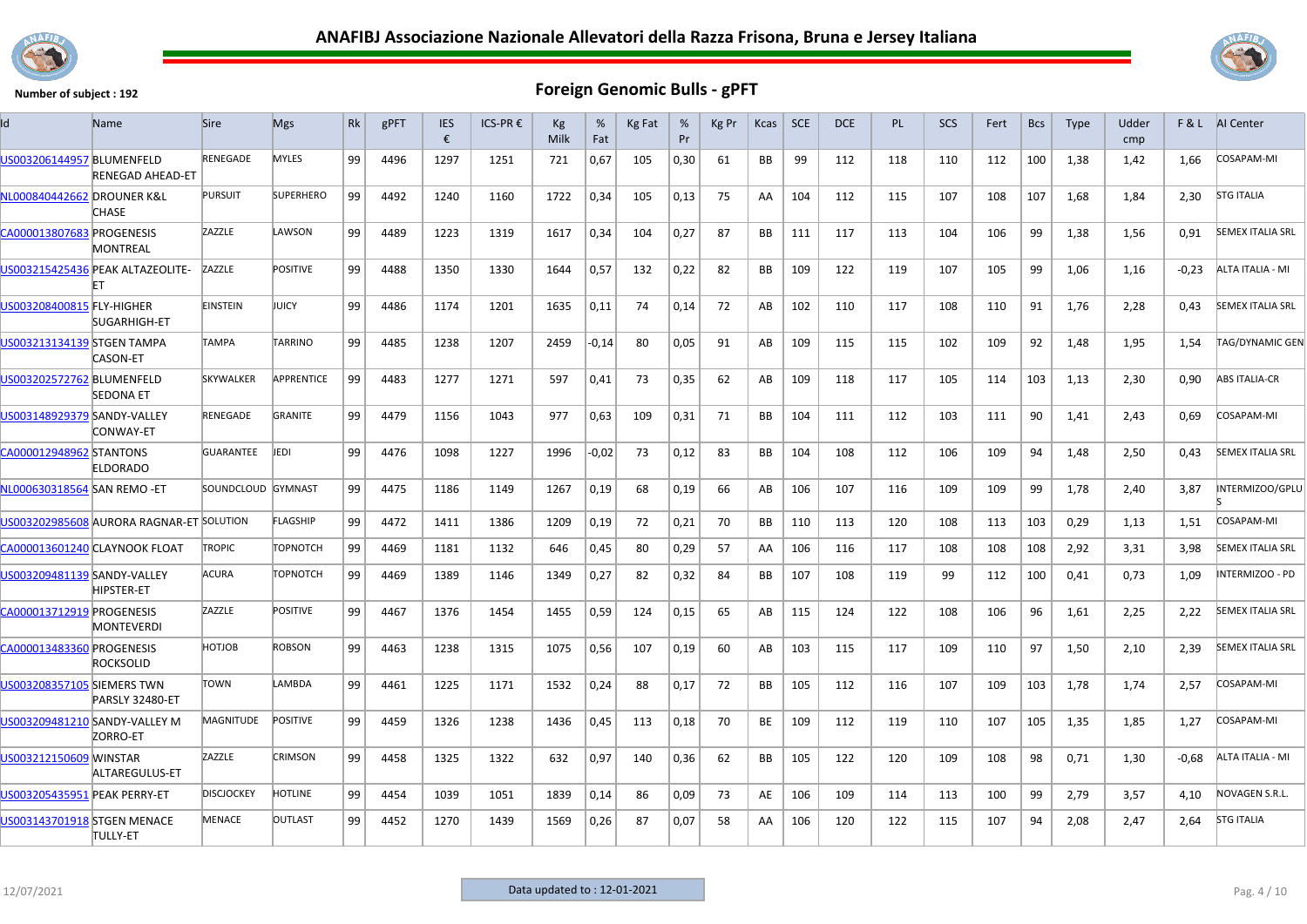



| Id                              | <b>Name</b>                                                  | <b>Sire</b>       | <b>Mgs</b>       | Rk | gPFT | <b>IES</b><br>€ | $ICS-PR$ € | Kg<br>Milk | %<br>Fat | <b>Kg Fat</b> | %<br>Pr | Kg Pr | Kcas      | <b>SCE</b> | DCE | <b>PL</b> | SCS | Fert | <b>Bcs</b> | <b>Type</b> | Udder<br>cmp |         | F & L AI Center         |
|---------------------------------|--------------------------------------------------------------|-------------------|------------------|----|------|-----------------|------------|------------|----------|---------------|---------|-------|-----------|------------|-----|-----------|-----|------|------------|-------------|--------------|---------|-------------------------|
| US003147223494 PLAIN-KNOLL SI   | MAGNITUDE-ET                                                 | <b>CASPER</b>     | LYLAS            | 99 | 4452 | 1267            | 1341       | 798        | 0,39     | 77            | 0,10    | 39    | BE        | 109        | 113 | 122       | 112 | 116  | 102        | 1,91        | 2,64         | 1,92    | COSAPAM-MI              |
|                                 | US003215425399 PEAK FREELANCER-ETZAZZLE                      |                   | <b>EXPLOSION</b> | 99 | 4449 | 1311            | 1255       | 2289       | 0,27     | 121           | 0,09    | 90    | <b>BB</b> | 106        | 119 | 116       | 104 | 105  | 96         | 0,93        | 1,24         | 1.14    | NOVAGEN S.R.L.          |
| US003148929351 SANDY-VALLEY     | SUPERCHARGE-ET                                               | LEGACY            | RUBICON          | 99 | 4445 | 1328            | 1227       | 2081       | 0,10     | 93            | 0,04    | 77    | <b>BE</b> | 102        | 110 | 120       | 104 | 111  | 94         | 0,75        | 2,10         | 0,08    | COSAPAM-MI              |
|                                 | US003209086217 SYNERGY RENEGADE RENEGADE<br><b>ZZ TOP-ET</b> |                   | ZIPIT-P          | 99 | 4442 | 1123            | 1212       | 1876       | 0,21     | 97            | 0,19    | 87    | <b>BB</b> | 106        | 119 | 108       | 107 | 108  | 93         | 1,08        | 1,66         | 0,83    | COSAPAM-MI              |
| <b>FR004421704281 PERFECT</b>   |                                                              | <b>HOTSPOT</b>    | <b>MANNING</b>   | 99 | 4442 | 1082            | 1199       | 1143       | 0,25     | 76            | 0,30    | 75    | <b>BB</b> | 108        | 118 | 111       | 109 | 108  | 95         | 1,54        | 2,14         | 0.79    | NOVAGEN S.R.L.          |
| NL000721439305 DGF ADRIAN       |                                                              | <b>ARISTOCRAT</b> | <b>BOURBON</b>   | 99 | 4439 | 1215            | 1251       | 2119       | 0,04     | 89            | 0,12    | 87    | AA        | 111        | 119 | 115       | 104 | 107  | 92         | 0,85        | 2,03         | $-0,13$ | <b>STG ITALIA</b>       |
| US003147118734 GENOSOURCE       | CAPTAIN-ET                                                   | CHARL             | SABRE            | 99 | 4439 | 1299            | 1108       | 1807       | 0,56     | 132           | 0,15    | 77    | AA        | 108        | 107 | 118       | 104 | 107  | 93         | 0,64        | 1,31         | 0,72    | TAG/DYNAMIC GEN         |
| US003215425490 PEAK GONZO-ET    |                                                              | ZAZZLE            | <b>POSITIVE</b>  | 99 | 4436 | 1247            | 1152       | 1413       | 0.63     | 125           | 0.26    | 78    | AB        | 111        | 118 | 117       | 105 | 105  | 93         | 1.34        | 2,32         | $-0.17$ | NOVAGEN S.R.L.          |
| CA000013024751 PROGENESIS       | PERIMETER                                                    | <b>GUARANTEE</b>  | JEDI             | 99 | 4433 | 1102            | 1188       | 1346       | 0,02     | 53            | 0,21    | 70    | AB        | 105        | 107 | 113       | 109 | 112  | 103        | 1,42        | 2,46         | 0,70    | <b>SEMEX ITALIA SRL</b> |
| IT020991496723                  | <b>FRIGONI INSEME</b><br>PASOLINI                            | PADAWAN           | <b>GYMNAST</b>   | 99 | 4433 | 1075            | 1196       | 1758       | $-0,23$  | 40            | 0,21    | 86    | AB        | 105        | 116 | 108       | 108 | 110  | 99         | 1,85        | 1,79         | 2,72    | INSEME/S.ITALY          |
|                                 | US003144934524 MELARRY RESOLVE<br>TRY ME-ET                  | <b>RESOLVE</b>    | <b>PROFIT</b>    | 99 | 4432 | 1190            | 1129       | 1203       | 0,30     | 82            | 0,25    | 72    | AB        | 109        | 111 | 117       | 106 | 110  | 96         | 1,40        | 2,14         | 0,23    | COSAPAM-MI              |
| <b>DE000540816136 CEH MUSIC</b> |                                                              | <b>PURSUIT</b>    | <b>GYMNAST</b>   | 99 | 4431 | 1153            | 1213       | 1787       | 0,23     | 96            | 0,09    | 72    | AA        | 107        | 112 | 116       | 115 | 105  | 96         | 1,80        | 2,24         | 1,68    | <b>STG ITALIA</b>       |
| US003213001110 PEAK             | ALTAMAGNIFIQUE-ET                                            | <b>MAESTRO</b>    | <b>POSITIVE</b>  | 99 | 4430 | 1342            | 1292       | 1227       | 0,59     | 111           | 0,25    | 71    | AB        | 113        | 119 | 118       | 106 | 111  | 101        | 1,35        | 0,70         | 0,83    | ALTA ITALIA - MI        |
| IT020991477394                  | ZIAL INSEME ORSINI                                           | <b>GIORDANO</b>   | <b>OXFORD</b>    | 99 | 4430 | 1377            | 1597       | 1312       | 0,43     | 103           | 0,18    | 67    | AB        | 112        | 123 | 118       | 116 | 112  | 97         | 0,00        | 0.07         | $-0.69$ | <b>INSEME</b>           |
| US003148279963 AARDEMA          | MACHONE-ET                                                   | <b>MILKTIME</b>   | <b>ROMERO</b>    | 99 | 4429 | 1177            | 1083       | 2095       | 0,12     | 89            | 0,20    | 93    | AB        | 103        | 106 | 116       | 112 | 100  | 94         | 1,95        | 1,52         | 1,92    | <b>SEMEX ITALIA SRL</b> |
| CA000013807727 PROGENESIS       | WHATSOEVER                                                   | <b>HIGHJUMP</b>   | <b>ACHIEVER</b>  | 99 | 4428 | 1161            | 1037       | 1205       | 0,72     | 133           | 0,35    | 82    | <b>BE</b> | 109        | 117 | 111       | 100 | 106  | 94         | 1,45        | 1,52         | 0.54    | <b>SEMEX ITALIA SRL</b> |
| CA000013712924 PROGENESIS       | NEWGLENN                                                     | <b>FASTBALL</b>   | CHALLENGER       | 99 | 4426 | 1155            | 1075       | 1609       | 0,41     | 108           | 0,20    | 78    | <b>BE</b> | 102        | 109 | 113       | 105 | 108  | 95         | 1,18        | 2.19         | $-0.19$ | <b>SEMEX ITALIA SRL</b> |
| US003205149655 BUSH BROS        | <b>FRAGRANT-ET</b>                                           | CABOT             | FRAZZLED         | 99 | 4424 | 1244            | 1248       | 988        | 0,59     | 106           | 0,27    | 65    | AE        | 115        | 116 | 116       | 110 | 108  | 100        | 0,90        | 1,59         | 1,36    | ABC GENETIX             |
|                                 | US003206350171 OCD HOTJOB TALON-HOTJOB<br>FT                 |                   | <b>PINNACLE</b>  | 99 | 4423 | 1040            | 1058       | 1270       | 0,21     | 71            | 0,15    | 60    | AA        | 102        | 111 | 114       | 109 | 107  | 99         | 2,36        | 3,51         | 3,68    | COSAPAM-MI              |
|                                 | US003212150603 MINSTAR GREYCUP- ZAZZLE                       |                   | <b>CRIMSON</b>   | 99 | 4420 | 1361            | 1384       | 1219       | 0,60     | 121           | 0,26    | 73    | BB        | 112        | 124 | 119       | 105 | 110  | 91         | 0,52        | 0.47         | $-0.08$ | <b>SEMEX ITALIA SRL</b> |
| US003202768460 MIDAS-TOUCH      | <b>JACKPOT-ET</b>                                            | <b>TROPIC</b>     | CASPER           | 99 | 4419 | 957             | 937        | 1043       | 0,26     | 71            | 0,28    | 68    | AB        | 103        | 106 | 109       | 109 | 108  | 97         | 2,69        | 2,76         | 2,50    | <b>ABC GENETIX</b>      |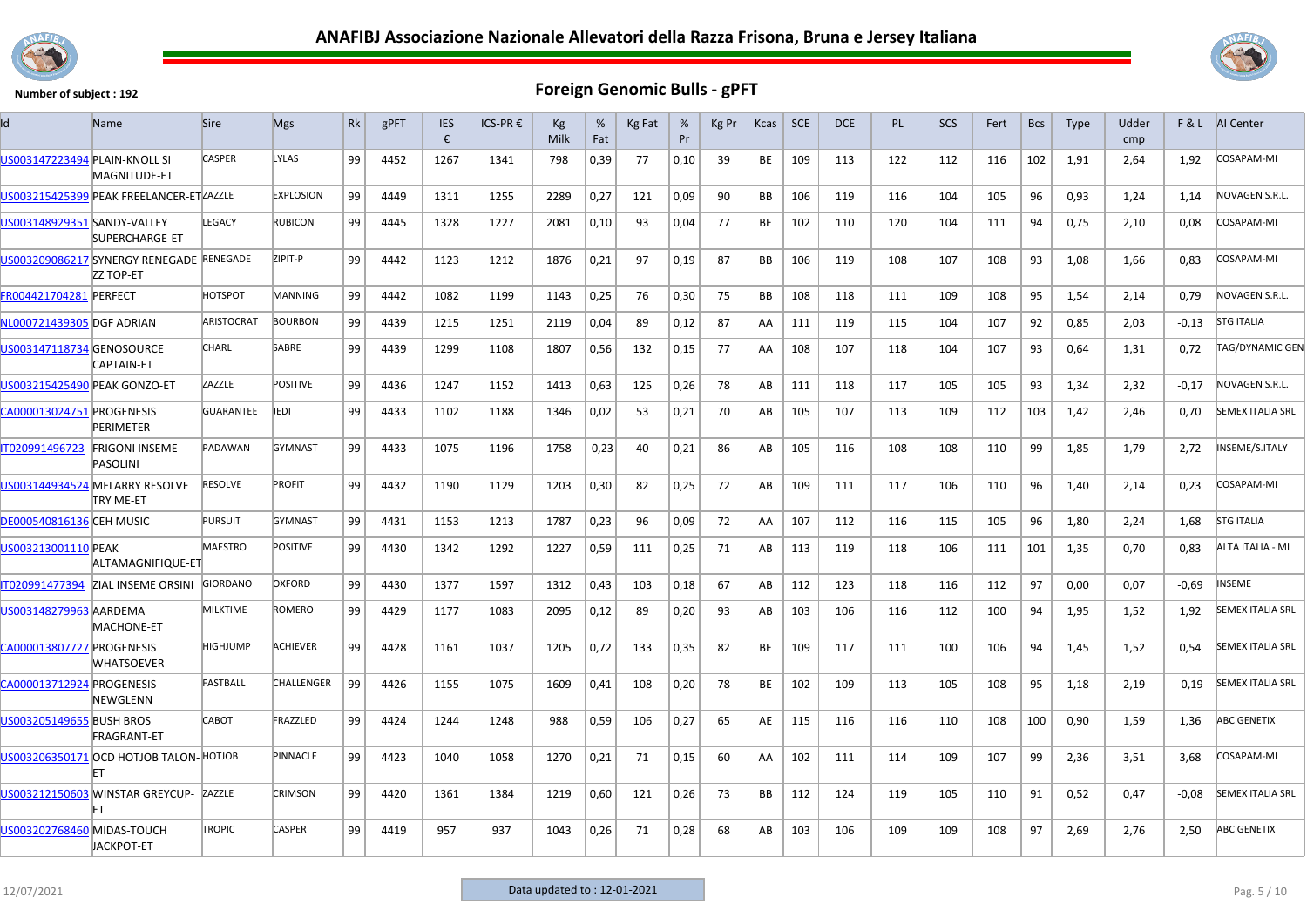



| ıd                                 | <b>Name</b>                                          | <b>Sire</b>       | <b>Mgs</b>       | Rk | gPFT | <b>IES</b><br>€ | ICS-PR € | Кg<br>Milk | %<br>Fat | Kg Fat | %<br>Pr | Kg Pr | Kcas      | <b>SCE</b> | <b>DCE</b> | PL  | <b>SCS</b> | Fert | <b>Bcs</b> | Type | Udder<br>cmp |         | <b>F&amp;L</b> AI Center |
|------------------------------------|------------------------------------------------------|-------------------|------------------|----|------|-----------------|----------|------------|----------|--------|---------|-------|-----------|------------|------------|-----|------------|------|------------|------|--------------|---------|--------------------------|
| US003209641682 PEAK                | ALTADETERMINE-ET                                     | <b>DISCJOCKEY</b> | <b>FABULOUS</b>  | 99 | 4418 | 1110            | 1136     | 1208       | 0,52     | 108    | 0,16    | 59    | AB        | 107        | 114        | 114 | 112        | 107  | 99         | 1,95 | 2,88         | 1,78    | <b>ALTA ITALIA - MI</b>  |
| US003149236600 LARCREST            | CAPTIVATING-ET                                       | <b>RIVETING</b>   | <b>HOTLINE</b>   | 99 | 4417 | 1094            | 1107     | 1158       | 0,38     | 92     | 0,21    | 65    | AA        | 104        | 114        | 113 | 106        | 110  | 95         | 2,03 | 1,89         | 2,33    | <b>COSAPAM-MI</b>        |
|                                    | US003208037185 WINSTAR MENDEL-P-ENTITY               |                   | <b>WINDFALL</b>  | 99 | 4416 | 1250            | 1232     | 1044       | 0,84     | 141    | 0,25    | 66    | AA        | 117        | 124        | 115 | 103        | 109  | 93         | 0,83 | 1,93         | $-0,81$ | <b>ABS ITALIA-CR</b>     |
| <b>BE000214267909 DELTA INDIAN</b> |                                                      | HOTSPOT           | <b>FINDER</b>    | 99 | 4411 | 1080            | 1257     | 1150       | 0,20     | 69     | 0,25    | 70    | <b>BB</b> | 105        | 113        | 111 | 107        | 110  | 91         | 2,03 | 2,28         | 2,64    | NOVAGEN S.R.L.           |
|                                    | US003149934626 PLAIN-KNOLL REN<br><b>RICOCHET-ET</b> | RENEGADE          | <b>RESOLVE</b>   | 99 | 4410 | 1175            | 994      | 1682       | 0,23     | 94     | 0,19    | 81    | BB        | 101        | 110        | 115 | 100        | 109  | 99         | 1,84 | 1,45         | 2,07    | COSAPAM-MI               |
| US003204165532 DENOVO 16294        | <b>ARENA-ET</b>                                      | <b>ACURA</b>      | <b>MEDLEY</b>    | 99 | 4409 | 1455            | 1417     | 846        | 0,44     | 83     | 0,19    | 50    | AB        | 110        | 117        | 127 | 109        | 113  | 100        | 1,16 | 1,27         | 3,29    | <b>ABS ITALIA-CR</b>     |
|                                    | US003209641634 PEAK ALTAGULLIVER- PURSUIT            |                   | <b>FABULOUS</b>  | 99 | 4406 | 1284            | 1330     | 1829       | 0,43     | 124    | 0,16    | 83    | AB        | 109        | 124        | 118 | 111        | 101  | 96         | 1,33 | 1,24         | 1,02    | ALTA ITALIA - MI         |
| US003205435952 PEAK TIESTO-ET      |                                                      | <b>DISCJOCKEY</b> | <b>HOTLINE</b>   | 99 | 4404 | 972             | 800      | 1812       | 0,28     | 101    | 0,21    | 85    | AB        | 105        | 101        | 111 | 108        | 98   | 90         | 2,54 | 3,04         | 2,86    | INTERMIZOO/GPLU          |
| US003205436816 LEVEL-PLAIN         | LIFESAVER-ET                                         | LAWSON            | <b>ACHIEVER</b>  | 99 | 4404 | 1365            | 1376     | 1234       | 0,41     | 95     | 0,24    | 70    | <b>BB</b> | 105        | 125        | 120 | 104        | 110  | 94         | 1,10 | 1,44         | 1,63    | NOVAGEN S.R.L            |
| US003148929347 SANDY-VALLEY        | <b>ESPIONAGE-ET</b>                                  | LEGACY            | APPRENTICE       | 99 | 4403 | 1357            | 1327     | 1798       | 0,31     | 108    | 0,13    | 78    | AA        | 105        | 108        | 123 | 115        | 104  | 95         | 0,50 | 0,68         | 0,09    | COSAPAM-MI               |
|                                    | NL000574590532 POPPE FREESTYLE-<br>RED               | <b>GYWER</b>      | <b>WIL BORN</b>  | 99 | 4403 | 1205            | 1215     | 1158       | 0,26     | 72     | 0,18    | 60    | AA        | 109        | 113        | 118 | 110        | 111  | 101        | 1,67 | 2,28         | 2,10    | NOVAGEN S.R.L.           |
|                                    | CA000012843180 WESTCOAST RIVER                       | <b>GUARANTEE</b>  | <b>MONTANA</b>   | 99 | 4401 | 1264            | 1546     | 1174       | 0,32     | 83     | 0,21    | 63    | <b>BB</b> | 112        | 113        | 120 | 113        | 114  | 96         | 0,31 | 1,26         | $-2,81$ | <b>SEMEX ITALIA SRL</b>  |
|                                    | FR002929586131 SALUDEN PUYOL RED GYWER               |                   | <b>BRETAGNE</b>  | 99 | 4401 | 1152            | 1010     | 1004       | 0,33     | 81     | 0,26    | 67    | AA        | 106        | 104        | 114 | 106        | 110  | 104        | 1,52 | 1,55         | 3,13    | INTERMIZOO/GPLU          |
| CA000012754607 WESTCOAST           | <b>BOULEVARD</b>                                     | <b>ROUTER</b>     | AFTERBURNER   99 |    | 4400 | 1151            | 1376     | 990        | 0,22     | 65     | 0,19    | 56    | AB        | 104        | 111        | 116 | 117        | 110  | 103        | 1,57 | 1,73         | 2,48    | <b>SEMEX ITALIA SRL</b>  |
|                                    | US003147224052 PEAK ALTALEAP ET                      | QUANTUM           | <b>SPRING</b>    | 99 | 4400 | 1251            | 1254     | 1034       | 0,29     | 73     | 0,30    | 71    | AB        | 104        | 110        | 119 | 114        | 106  | 101        | 0,53 | 1,92         | 0,51    | ALTA ITALIA - MI         |
|                                    | US003215425484 PEAK ALTAGAINES-ET ZAZZLE             |                   | <b>POSITIVE</b>  | 99 | 4400 | 1246            | 1143     | 1556       | 0,44     | 112    | 0,19    | 75    | <b>BB</b> | 111        | 113        | 116 | 103        | 110  | 98         | 0,96 | 1,35         | $-0,60$ | ALTA ITALIA - MI         |
| <b>DE000361761067 DATELAND</b>     |                                                      | <b>DATELINE</b>   | SOUND SYSTEM 99  |    | 4400 | 976             | 940      | 2058       | 0,08     | 92     | 0,09    | 84    | AB        | 102        | 102        | 109 | 108        | 103  | 93         | 2,31 | 2,22         | 3,21    | COSAPAM-MI               |
| US003215425732 PEAK                | ALTALIENONME-ET                                      | TIKI              | <b>POSITIVE</b>  | 99 | 4399 | 1322            | 1204     | 1737       | 0,33     | 104    | 0,19    | 81    | AB        | 114        | 119        | 119 | 103        | 107  | 97         | 1,34 | 1,88         | 0,69    | ALTA ITALIA - MI         |
| CA000013442849 WESTCOAST           | CELEBRITY                                            | <b>EINSTEIN</b>   | SKYWALKER        | 99 | 4398 | 1293            | 1348     | 1746       | 0,33     | 105    | 0,23    | 86    | <b>BB</b> | 109        | 113        | 119 | 108        | 103  | 97         | 0,59 | 1,45         | 0,28    | <b>SEMEX ITALIA SRL</b>  |
| CA000013601229 CLAYNOOK FATE       |                                                      | <b>MAESTRO</b>    | <b>TOPNOTCH</b>  | 99 | 4395 | 1167            | 1103     | 1382       | 0,24     | 80     | 0,15    | 66    | AA        | 103        | 109        | 119 | 110        | 106  | 98         | 2,10 | 2,57         | 2,59    | <b>SEMEX ITALIA SRL</b>  |
|                                    | US003204326935 WET MANDALORIAN LEGACY<br>ET.         |                   | <b>MATTERS</b>   | 99 | 4395 | 1183            | 1125     | 1497       | 0,17     | 78     | 0,23    | 79    | BB        | 103        | 103        | 115 | 110        | 110  | 99         | 0.60 | 0,95         | $-1,22$ | NTERMIZOO - PD           |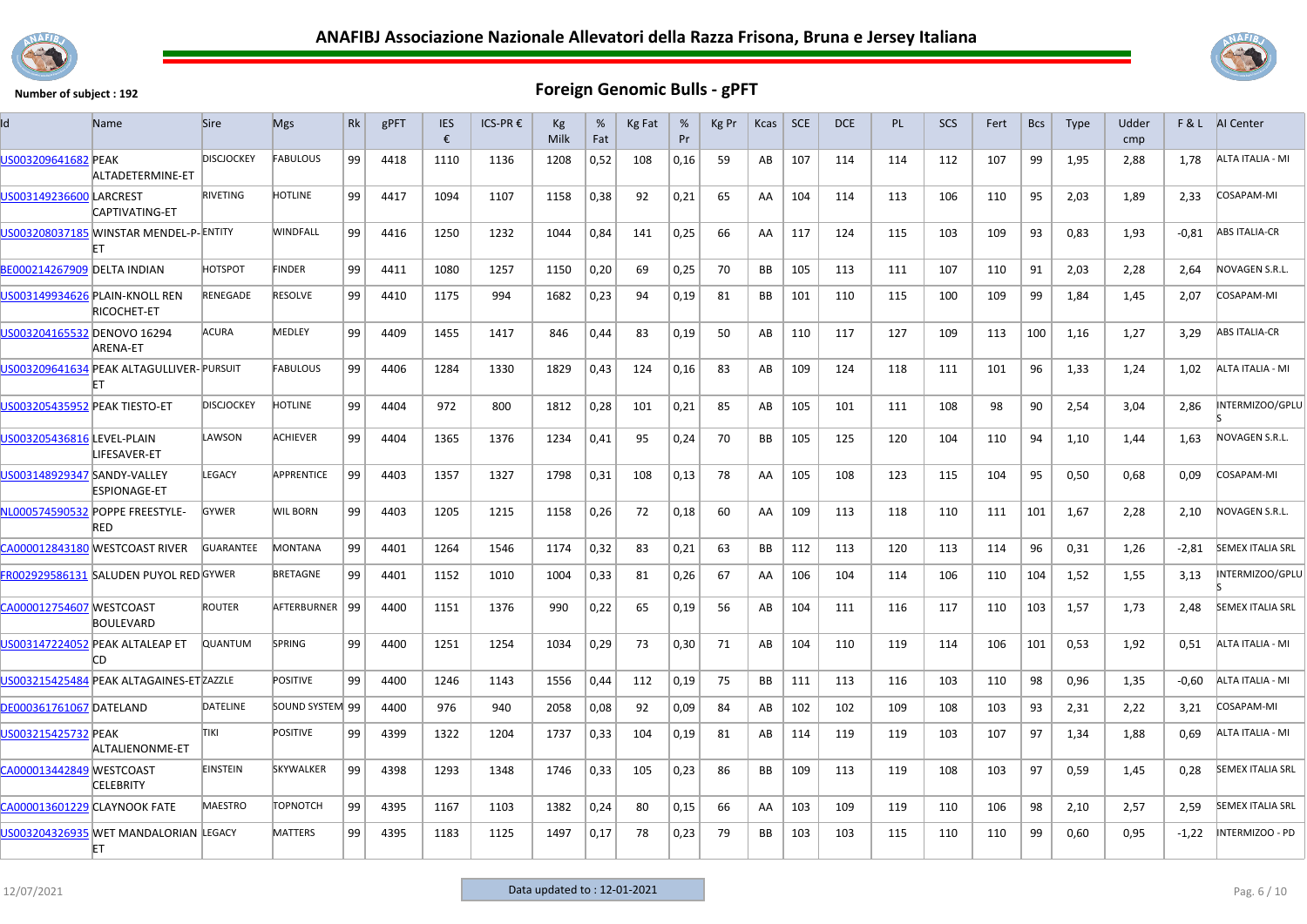



| ld                              | <b>Name</b>                                      | <b>Sire</b>      | <b>Mgs</b>      | Rk | gPFT | <b>IES</b><br>€ | ICS-PR € | Кg<br>Milk | %<br>Fat | <b>Kg Fat</b> | %<br>Pr | Kg Pr | Kcas | <b>SCE</b> | <b>DCE</b> | <b>PL</b> | <b>SCS</b> | Fert | <b>Bcs</b> | <b>Type</b> | Udder<br>cmp |         | <b>F&amp;L</b> AI Center |
|---------------------------------|--------------------------------------------------|------------------|-----------------|----|------|-----------------|----------|------------|----------|---------------|---------|-------|------|------------|------------|-----------|------------|------|------------|-------------|--------------|---------|--------------------------|
|                                 | US003200824445 PEAK ALTAZAZZLE-ET MARIUS         |                  | TOPSHOT         | 99 | 4395 | 1230            | 1239     | 1215       | 0,73     | 134           | 0,24    | 69    | BB   | 112        | 125        | 116       | 106        | 106  | 95         | 1.12        | 1,90         | $-0.03$ | ALTA ITALIA - MI         |
| DE000363111557 GPLUS GGA GP-    | <b>ACTION P</b>                                  | ADAWAY           | <b>HOTSPOT</b>  | 99 | 4394 | 1197            | 1267     | 1631       | -0,05    | 59            | 0,13    | 74    | AB   | 104        | 118        | 116       | 103        | 109  | 101        | 1,94        | 2,51         | 2,86    | INTERMIZOO/GPLU          |
| US003145627259 DENOVO 14585     | <b>OUTLAY-ET</b>                                 | QUANTUM          | <b>DELTA</b>    | 99 | 4391 | 1083            | 1042     | 1450       | 0,36     | 97            | 0,26    | 80    | BB   | 102        | 110        | 111       | 105        | 108  | 87         | 1,17        | 1,66         | -0,44   | ABS ITALIA-CR            |
|                                 | US003215425506 PEAK VICEVERSA-ET                 | ZAZZLE           | <b>CRIMSON</b>  | 99 | 4391 | 1350            | 1261     | 1050       | 0,70     | 126           | 0,23    | 62    | AB   | 115        | 123        | 120       | 105        | 108  | 106        | 1,20        | 1,55         | 1,64    | <b>SEMEX ITALIA SRL</b>  |
| FR006125092972 LA JUGLETIERE    | <b>PUMPKIN</b>                                   | ADLON P          | BALU            | 99 | 4391 | 1179            | 1289     | 947        | 0,33     | 76            | 0,23    | 59    | BB   | 109        | 119        | 113       | 110        | 111  | 100        | 1,56        | 1,93         | 2,32    | INTERMIZOO - PD          |
|                                 | US003209641511 PEAK POKEMON-ET                   | <b>PURSUIT</b>   | <b>FABULOUS</b> | 99 | 4390 | 1264            | 1289     | 1851       | 0,35     | 113           | 0,13    | 80    | AB   | 107        | 116        | 117       | 113        | 104  | 98         | 0,94        | 1,35         | $-0.05$ | NOVAGEN S.R.L.           |
| US003200824649 PEAK EFRON ET    |                                                  | LAWSON           | iedi            | 99 | 4390 | 1079            | 1160     | 1148       | 0,23     | 66            | 0,28    | 70    | AB   | 106        | 117        | 114       | 107        | 111  | 85         | 1,91        | 2,53         | 0,36    | NOVAGEN S.R.L.           |
|                                 | US003205435891 PEAK QUINCEY-ET                   | <b>ROBERT</b>    | <b>DESOTO</b>   | 99 | 4389 | 1304            | 1282     | 800        | 0,17     | 49            | 0,31    | 63    | BB   | 108        | 113        | 117       | 106        | 116  | 103        | 0,74        | 1,19         | 2,70    | NOVAGEN S.R.L.           |
| US003204165066 DENOVO 15828     | KIELER-ET                                        | <b>KENOBI</b>    | FRAZZLED        | 99 | 4389 | 1353            | 1426     | 2169       | $-0,08$  | 76            | 0,13    | 89    | BB   | 112        | 122        | 120       | 110        | 105  | 99         | 0,57        | 1,31         | -0,44   | <b>ABS ITALIA-CR</b>     |
| US003211394853 SI-S-I EISAKU    | PAYLOAD-ET                                       | <b>EISAKU</b>    | <b>MATTERS</b>  | 99 | 4387 | 1182            | 912      | 2409       | 0,18     | 113           | 0,16    | 100   | BE   | 103        | 106        | 114       | 98         | 103  | 88         | 1,42        | 1,09         | 1,28    | COSAPAM-MI               |
|                                 | US003215743625 PEAK ALTAGADZOOK-ZAZZLE<br>FT     |                  | <b>MILKTIME</b> | 99 | 4387 | 1267            | 1326     | 1922       | 0,51     | 130           | 0,16    | 83    | BB   | 113        | 128        | 118       | 107        | 103  | 90         | 1,34        | 1,23         | $-0,26$ | ALTA ITALIA - MI         |
| US003202794675 S-S-I RENEGADE   | <b>RUPERT-ET</b>                                 | RENEGADE         | <b>MATTERS</b>  | 99 | 4385 | 1222            | 1105     | 2041       | 0,23     | 106           | 0,14    | 86    | BB   | 102        | 113        | 114       | 101        | 110  | 96         | 0,74        | 0,91         | 0,13    | COSAPAM-MI               |
| <b>DE000362097635 GENIUS</b>    |                                                  | <b>GYWER</b>     | TREND           | 99 | 4385 | 1205            | 1178     | 2482       | $-0,13$  | 76            | 0,00    | 84    | AB   | 108        | 108        | 118       | 109        | 103  | 102        | 1,61        | 2,91         | 1,91    | ALPA ZOO-GENEFIX         |
| CA000012948844 PROGENESIS       | POLAROID                                         | <b>GUARANTEE</b> | <b>RUBICON</b>  | 99 | 4382 | 1190            | 1240     | 855        | 0,48     | 90            | 0,23    | 53    | AA   | 103        | 114        | 115       | 111        | 113  | 106        | 0,96        | 1,70         | 1,14    | <b>SEMEX ITALIA SRL</b>  |
|                                 | US003149934634 PLAIN-KNOLL LGCY<br>TRIBUTE-ET    | <b>EGACY</b>     | RESOLVE         | 99 | 4376 | 1197            | 1114     | 1990       | 0,18     | 101           | 0,05    | 76    | BB   | 105        | 102        | 118       | 113        | 105  | 99         | 0,53        | 1,67         | $-0,22$ | COSAPAM-MI               |
| <b>FR004472336533 RAMAVINGA</b> |                                                  | <b>GITAR</b>     | MANITOU         | 99 | 4371 | 1036            | 1002     | 2270       | $-0,05$  | 80            | 0,09    | 88    | BB   | 101        | 108        | 109       | 109        | 101  | 102        | 2,03        | 1,75         | 4,42    | NOVAGEN S.R.L.           |
|                                 | US003205027131 MAPLEHURST CIRCA- CRIMSON<br>ΈT   |                  | GATEDANCER      | 99 | 4371 | 1201            | 1160     | 1404       | 0,42     | 105           | 0,17    | 69    | AB   | 109        | 116        | 116       | 104        | 110  | 95         | 0,93        | 1,56         | 0,40    | ABS ITALIA-CR            |
| FR002716161682 ROMARIO          |                                                  | <b>GIGABYTE</b>  | LOCKSTAR        | 99 | 4369 | 1249            | 1436     | 1110       | -0,09    | 30            | 0,09    | 49    | AB   | 104        | 123        | 122       | 112        | 112  | 104        | 1,97        | 3,45         | 3,95    | ALPA ZOO-GENEFIX         |
|                                 | US003145627347 DE-SU 14673 APPEAL ACHIEVER<br>СD |                  | <b>DOZER</b>    | 99 | 4367 | 1255            | 1172     | 641        | 0,58     | 91            | 0,26    | 54    | BB   | 107        | 109        | 118       | 108        | 113  | 97         | 1,02        | 1,78         | 1,05    | ABS ITALIA-CR            |
|                                 | CA000013269330 PROGENESIS BANKSY MARIUS          |                  | <b>IMAX</b>     | 99 | 4367 | 1186            | 1146     | 1705       | 0,20     | 89            | 0,23    | 86    | AB   | 104        | 110        | 115       | 107        | 104  | 97         | 0,90        | 1,53         | 1,34    | <b>SEMEX ITALIA SRL</b>  |
| CA000013636769 WESTCOAST        | <b>EARLYBIRD</b>                                 | <b>EINSTEIN</b>  | RENEGADE        | 99 | 4366 | 1316            | 1343     | 934        | 0,62     | 109           | 0,28    | 66    | BB   | 110        | 115        | 120       | 106        | 108  | 99         | 0,80        | 1,71         | 0,70    | <b>SEMEX ITALIA SRL</b>  |
| CA000013601253 CLAYNOOK ZAID    |                                                  | <b>COCKPIT</b>   | HOUSE           | 99 | 4365 | 1093            | 1012     | 1243       | 0,56     | 114           | 0,26    | 73    | ВB   | 95         | 107        | 112       | 103        | 106  | 100        | 2,08        | 1,99         | 1,32    | <b>SEMEX ITALIA SRL</b>  |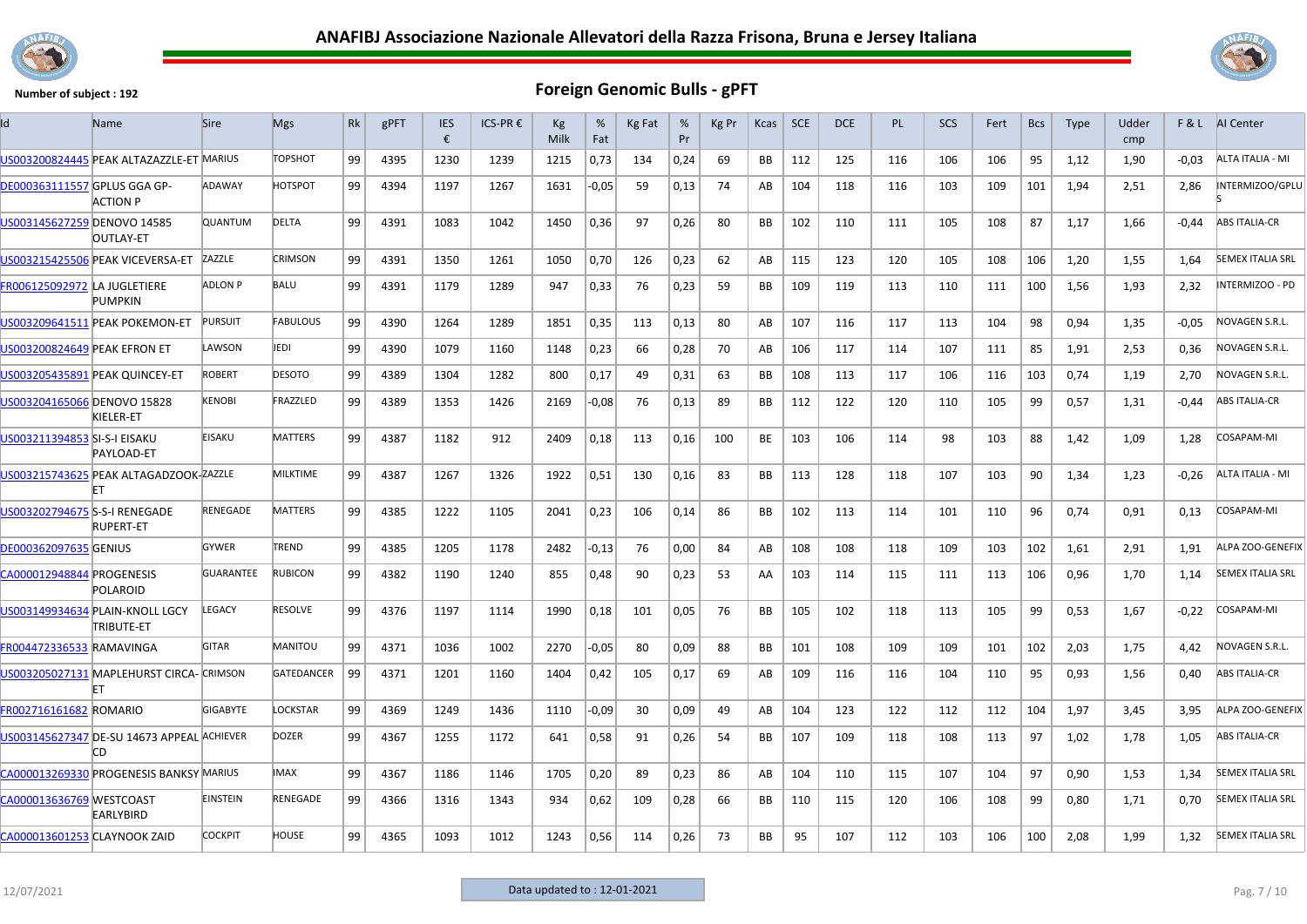



| ld                                  | <b>Name</b>                                   | <b>Sire</b>         | <b>Mgs</b>       | Rk | gPFT | <b>IES</b><br>€ | ICS-PR € | Kg<br>Milk | %<br>Fat | Kg Fat | %<br>Pr | Kg Pr | Kcas      | <b>SCE</b> | DCE | <b>PL</b> | <b>SCS</b> | Fert | <b>Bcs</b> | <b>Type</b> | Udder<br>cmp |         | <b>F&amp;L</b> AI Center |
|-------------------------------------|-----------------------------------------------|---------------------|------------------|----|------|-----------------|----------|------------|----------|--------|---------|-------|-----------|------------|-----|-----------|------------|------|------------|-------------|--------------|---------|--------------------------|
|                                     | US003214540943 WELCOME SENSEI -ETEINSTEIN     |                     | <b>TOPSHOT</b>   | 99 | 4364 | 1233            | 1120     | 1343       | 0,52     | 111    | 0,29    | 80    | AB        | 112        | 115 | 114       | 105        | 106  | 99         | 0,87        | 1,41         | 0,45    | <b>SEMEX ITALIA SRL</b>  |
| US003206219213 LEANINGHOUSE         | <b>SPEAK UP ET</b>                            | ARISTOCRAT          | <b>FORTUNE</b>   | 99 | 4364 | 1201            | 1273     | 1137       | 0,24     | 75     | 0,17    | 61    | AB        | 110        | 117 | 117       | 110        | 111  | 99         | 1,48        | 2,36         | 0,13    | <b>ABC GENETIX</b>       |
|                                     | US003215425433 PEAK ALTALAJOY-ET              | ZAZZLE              | <b>POSITIVE</b>  | 99 | 4361 | 1265            | 1191     | 1203       | 0,79     | 138    | 0,28    | 72    | <b>BB</b> | 116        | 123 | 116       | 105        | 105  | 97         | 1,03        | 1,34         | 0.83    | ALTA ITALIA - MI         |
| CA000013269483 PROGENESIS           | PITTSBURGH                                    | <b>CHALLENGER</b>   | <b>GRANITE</b>   | 99 | 4359 | 1127            | 1254     | 1009       | 0,44     | 91     | 0,22    | 60    | BB        | 106        | 114 | 113       | 108        | 109  | 100        | 1,29        | 3,04         | 1,46    | <b>SEMEX ITALIA SRL</b>  |
| US003211143880 REGAN-DANHOF         | CORALBAY-ET                                   | <b>RIVETING</b>     | <b>GUARANTEE</b> | 99 | 4357 | 1203            | 1180     | 1416       | 0,22     | 79     | 0,19    | 70    | AB        | 108        | 105 | 118       | 113        | 109  | 94         | 0,79        | 1,38         | $-0.31$ | INTERMIZOO - PD          |
| US003202074756 REGAN-DANHOF         | <b>CAPONE ET</b>                              | RENEGADE            | <b>MODESTY</b>   | 99 | 4356 | 1136            | 1112     | 1576       | 0,19     | 84     | 0,22    | 82    | BB        | 107        | 120 | 114       | 104        | 104  | 92         | 1,89        | 2.40         | 2,13    | COSAPAM-MI               |
| <b>DE000362917434 GP-CONTENDER</b>  |                                               | <b>COPYRIGHT</b>    | SOUND SYSTEM 99  |    | 4356 | 993             | 1187     | 2213       | $-0,07$  | 72     | 0,00    | 75    | BB        | 101        | 109 | 113       | 111        | 104  | 89         | 2,16        | 3,09         | 2,16    | INTERMIZOO/GPLU          |
|                                     | US003200815645 CAL-ROY-AL DARBEE KENOBI       |                     | <b>HOTLINE</b>   | 99 | 4355 | 1095            | 981      | 1873       | $-0,02$  | 73     | 0,29    | 99    | BB        | 109        | 112 | 112       | 103        | 100  | 96         | 1,38        | 2,25         | 0,51    | <b>ABS ITALIA-CR</b>     |
|                                     | US003212245733 AOT HOMERUN-ET                 | EINSTEIN            | <b>POSITIVE</b>  | 99 | 4355 | 1256            | 1144     | 1429       | 0,41     | 104    | 0,15    | 67    | AA        | 107        | 108 | 119       | 109        | 109  | 102        | 0,96        | 1,96         | $-1,01$ | <b>SEMEX ITALIA SRL</b>  |
|                                     | NL000642402639 RHALA EX LYCASPER              | <b>CASPER</b>       | jedi             | 99 | 4351 | 1113            | 1019     | 1562       | 0,06     | 66     | 0,15    | 71    | BB        | 103        | 106 | 116       | 107        | 107  | 99         | 1,73        | 3,05         | 0,83    | ABS ITALIA-CR            |
| CA000013227668 PROGENESIS           | <b>RADETZKY</b>                               | CHALLENGER          | LEGENDARY        | 99 | 4350 | 1206            | 1269     | $-173$     | 0,73     | 74     | 0,35    | 34    | AB        | 101        | 115 | 117       | 108        | 118  | 104        | 1,38        | 2,17         | 2,37    | <b>SEMEX ITALIA SRL</b>  |
| <b>DE000540355364 WILDER KODIAK</b> |                                               | SOUNDCLOUD MINDMILL |                  | 99 | 4350 | 1092            | 1232     | 1346       | 0,30     | 85     | 0,20    | 70    | <b>BB</b> | 107        | 103 | 116       | 117        | 104  | 89         | 1,27        | 2.26         | 0.27    | <b>SEMEX ITALIA SRL</b>  |
| US003200270289 LADYS-MANOR          | <b>OVERVIEW-ET</b>                            | CHALLENGER          | GRANITE          | 99 | 4350 | 1122            | 1013     | 772        | 0,59     | 97     | 0,16    | 45    | BE        | 102        | 103 | 117       | 110        | 113  | 103        | 1,21        | 2,88         | 0,69    | <b>SEMEX ITALIA SRL</b>  |
|                                     | US003219939630 PEAK ALTAFIRETIGER-TIKI<br>IЕT |                     | <b>EXPLOSION</b> | 99 | 4345 | 1243            | 1016     | 1636       | 0,38     | 106    | 0,30    | 91    | AB        | 106        | 111 | 116       | 102        | 105  | 97         | 0,96        | 0,75         | 0,08    | ALTA ITALIA - MI         |
| US003200124761 SIEMERS RENGD        | <b>PARFECT-ET</b>                             | <b>RENEGADE</b>     | LAMBDA           | 99 | 4345 | 1184            | 1052     | 1455       | 0,35     | 98     | 0,16    | 69    | BB        | 106        | 114 | 115       | 102        | 108  | 98         | 1,86        | 1,71         | 3,55    | COSAPAM-MI               |
| <b>FR002716161585 PATLINE</b>       |                                               | <b>DATELINE</b>     | LOUXOR           | 99 | 4343 | 946             | 1074     | 1458       | $-0,08$  | 48     | 0,11    | 62    | AB        | 106        | 109 | 113       | 117        | 103  | 98         | 2,59        | 3,77         | 3,38    | ALPA ZOO-GENEFIX         |
|                                     | US003143986643 SIEMERS ROLETZ-ET              | ZAREK               | FRAZZLED         | 99 | 4342 | 1196            | 1067     | 1476       | 0,42     | 105    | 0,15    | 67    | AB        | 107        | 110 | 117       | 105        | 108  | 100        | 1,34        | 2,03         | 0,64    | <b>SEMEX ITALIA SRL</b>  |
| NL000620153335 GEN PIKACHU          |                                               | CHARL               | <b>GYMNAST</b>   | 99 | 4341 | 1204            | 1146     | 2281       | 0,24     | 115    | 0,10    | 88    | AA        | 108        | 114 | 112       | 106        | 105  | 93         | 0,78        | 0,32         | 2,24    | <b>STG ITALIA</b>        |
|                                     | US003209641351 PEAK UPSWING -ET               | <b>PURSUIT</b>      | <b>DUKE</b>      | 99 | 4336 | 1276            | 1234     | 1460       | 0,50     | 113    | 0,17    | 69    | AA        | 112        | 124 | 119       | 105        | 106  | 97         | 1,95        | 1,66         | 2,13    | NOVAGEN S.R.L.           |
|                                     | US003209641335 PEAK BREAK EVEN-ET TIMBERLAKE  |                     | <b>RESOLVE</b>   | 99 | 4335 | 1259            | 1149     | 1561       | 0,20     | 78     | 0,16    | 73    | AA        | 109        | 116 | 119       | 102        | 111  | 100        | 1,53        | 1,81         | 0,58    | NOVAGEN S.R.L.           |
| US003210132842 DENOVO 16333         | ENVY-ET                                       | ENTITY              | ACHIEVER         | 99 | 4331 | 1345            | 1159     | 1703       | 0,65     | 141    | 0,16    | 77    | AB        | 102        | 114 | 119       | 104        | 105  | 96         | 0,84        | $-0,03$      | 1,92    | <b>ABS ITALIA-CR</b>     |
| US003204165000 DENOVO 15762         | <b>CECIL-ET</b>                               | <b>CRIMSON</b>      | FRAZZLED         | 99 | 4329 | 1326            | 1338     | 2209       | 0,18     | 107    | 0,10    | 88    | AB        | 106        | 115 | 119       | 112        | 106  | 95         | 0,06        | 0,07         | $-1,50$ | <b>ABS ITALIA-CR</b>     |
|                                     | US003215425429 PEAK ALTALUMIFY-ETZAZZLE       |                     | <b>POSITIVE</b>  | 99 | 4329 | 1152            | 1028     | 1622       | 0,76     | 151    | 0,15    | 71    | AB        | 108        | 114 | 116       | 107        | 102  | 91         | 1,50        | 1,73         | 0.52    | ALTA ITALIA - MI         |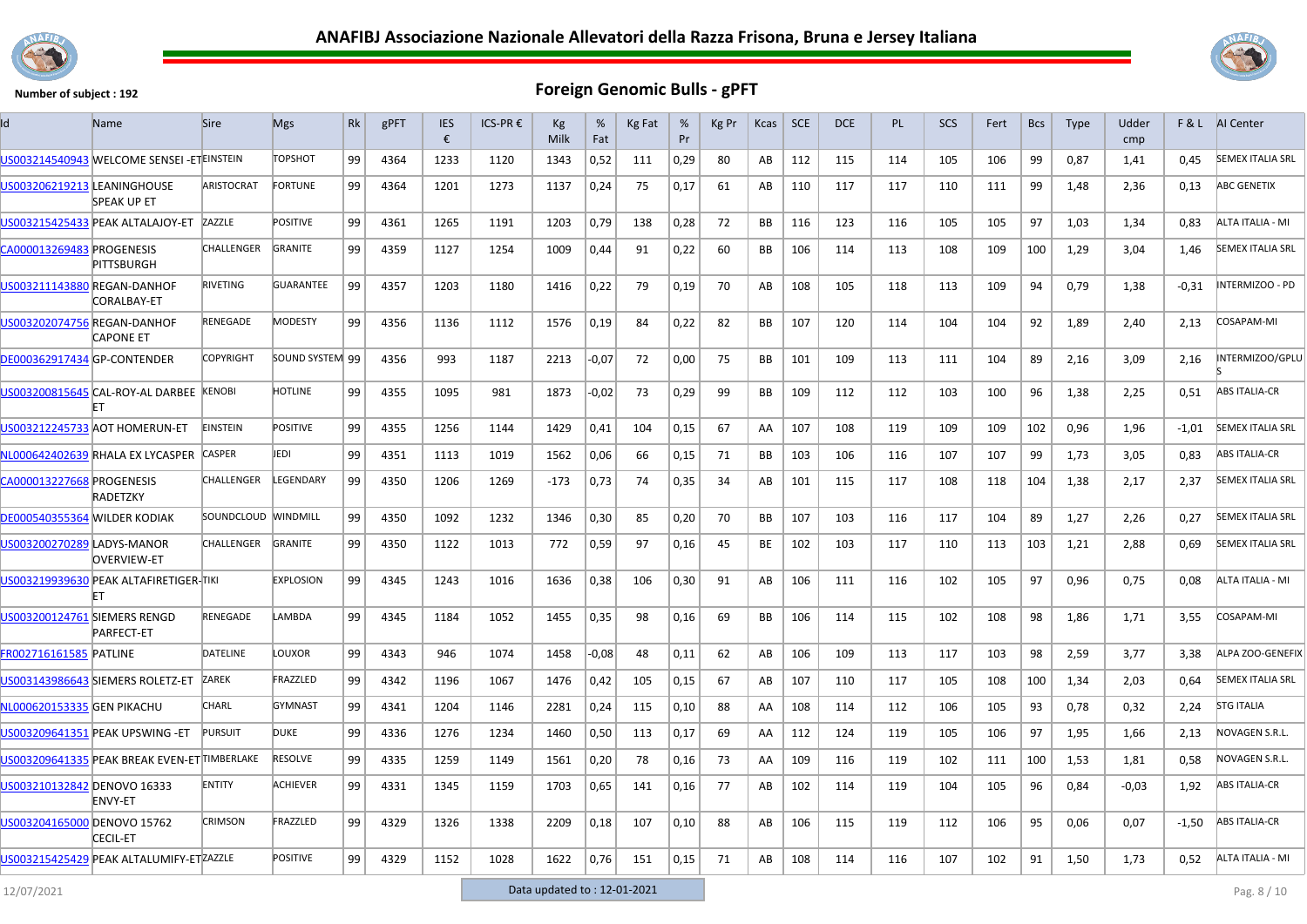



| ld                                 | Name                                                 | <b>Sire</b>       | <b>Mgs</b>       | Rk | gPFT | <b>IES</b><br>€ | ICS-PR € | Kg<br>Milk | %<br>Fat | Kg Fat | %<br>Pr | Kg Pr | Kcas | <b>SCE</b> | DCE | <b>PL</b> | <b>SCS</b> | Fert | <b>Bcs</b> | <b>Type</b> | Udder<br>cmp | F&L     | AI Center               |
|------------------------------------|------------------------------------------------------|-------------------|------------------|----|------|-----------------|----------|------------|----------|--------|---------|-------|------|------------|-----|-----------|------------|------|------------|-------------|--------------|---------|-------------------------|
| US003208679952 BOMAZ PIZZA-ET      |                                                      | <b>HEROIC</b>     | <b>ELDORADO</b>  | 99 | 4328 | 1143            | 1064     | 1897       | 0,27     | 102    | 0,12    | 79    | AB   | 102        | 112 | 116       | 106        | 106  | 89         | 1,18        | 1,95         | 0.18    | <b>ABC GENETIX</b>      |
|                                    | US003142332550 PINE-TREE HURON                       | <b>PROPHECY</b>   | <b>DELTA</b>     | 99 | 4327 | 1138            | 1169     | 1598       | 0,02     | 64     | 0,24    | 84    | BB   | 105        | 118 | 111       | 103        | 111  | 89         | 1,42        | 1,05         | 0.66    | <b>ABS ITALIA-CR</b>    |
|                                    | US003150687414 PINE-TREE KASHI-ET                    | <b>KENOBI</b>     | <b>PROPHECY</b>  | 99 | 4327 | 1094            | 937      | 1378       | 0,29     | 85     | 0,32    | 86    | BB   | 109        | 112 | 112       | 101        | 105  | 96         | 1,18        | 2,07         | 0,11    | <b>ABS ITALIA-CR</b>    |
| CA000012754560 WESTCOAST           | SOUNDCLOUD                                           | <b>OUTLAST</b>    | <b>DELTA</b>     | 99 | 4326 | 1086            | 1186     | 1157       | 0,32     | 79     | 0,12    | 54    | AB   | 102        | 108 | 117       | 114        | 108  | 97         | 1,77        | 2,62         | 2,27    | <b>SEMEX ITALIA SRL</b> |
| US003150997170 FLY-HIGHER          | MOONSHINER-ET                                        | <b>TAHITI</b>     | <b>FLAGSHIP</b>  | 99 | 4326 | 1161            | 1245     | 1900       | 0,18     | 94     | 0,13    | 81    | AB   | 110        | 121 | 114       | 106        | 107  | 85         | 1,33        | 0,98         | 0,51    | COSAPAM-MI              |
| US003204165187 DENOVO 15949        | <b>EDISON-ET</b>                                     | ENTITY            | <b>SPECTRE</b>   | 99 | 4326 | 1300            | 1186     | 996        | 0,84     | 138    | 0,25    | 64    | BE   | 112        | 118 | 116       | 106        | 107  | 103        | 0,64        | 0,55         | 2,13    | <b>ABS ITALIA-CR</b>    |
| <b>DE000770618336 STAR P RF-ET</b> |                                                      | <b>SOLITAIR P</b> | <b>SEMINO</b>    | 99 | 4325 | 1197            | 1189     | 1730       | 0,04     | 73     | 0,21    | 83    | AB   | 106        | 101 | 114       | 113        | 105  | 100        | 0,44        | 0,58         | 2,09    | INTERMIZOO/GPLU         |
| <b>DE000361985926 GUNDOLL RF</b>   |                                                      | <b>GYWER</b>      | <b>STYX RED</b>  | 99 | 4323 | 1218            | 1316     | 1723       | $-0,13$  | 50     | 0,03    | 62    | AB   | 116        | 110 | 120       | 111        | 110  | 99         | 1,51        | 1,88         | 3,88    | INTERMIZOO/GPLU         |
| CA000012948895 PINE-TREE-I         | PICTOGRAPH                                           | <b>GUARANTEE</b>  | <b>PROFIT</b>    | 99 | 4322 | 1225            | 1373     | 1392       | 0,10     | 65     | 0,19    | 70    | AB   | 104        | 111 | 118       | 112        | 112  | 98         | 0,21        | 0,90         | $-0,94$ | <b>SEMEX ITALIA SRL</b> |
| US003204164967 DENOVO 15729        | JONATHAN-ET                                          | <b>CRIMSON</b>    | FRAZZLED         | 99 | 4320 | 1287            | 1283     | 1902       | 0,09     | 85     | 0,11    | 78    | AB   | 109        | 112 | 121       | 111        | 107  | 99         | 0,44        | 0,73         | $-0.42$ | <b>ABS ITALIA-CR</b>    |
| DE001406051280 SHA FOREMAN         |                                                      | <b>FREEMAX</b>    | <b>RUBICON</b>   | 99 | 4319 | 1203            | 1075     | 1487       | 0,32     | 94     | 0,22    | 77    | AA   | 109        | 116 | 114       | 101        | 107  | 96         | 1,08        | 1,75         | 1,91    | GPLUS - BG              |
| <b>DE000123451708 GLADIUS</b>      |                                                      | <b>GAZEBO</b>     | <b>SUPERHERO</b> | 99 | 4319 | 1131            | 1000     | 2276       | 0,13     | 99     | 0,12    | 90    | AB   | 99         | 106 | 115       | 104        | 101  | 94         | 1,34        | 1,68         | 1,37    | INTERMIZOO/GPLU         |
| CA000013567606 PROGENESIS          | <b>INTRICATE-ET</b>                                  | <b>PURSUIT</b>    | <b>ACHIEVER</b>  | 99 | 4318 | 1113            | 1181     | 1239       | 0,50     | 108    | 0,19    | 66    | AB   | 113        | 120 | 113       | 106        | 108  | 94         | 1,76        | 2,10         | 0,93    | NOVAGEN S.R.L.          |
|                                    | UK933100934464 DUNBANARD DPR<br><b>SEABISCUIT ET</b> | <b>OUTBACK</b>    | <b>SUPERSTAR</b> | 99 | 4318 | 1273            | 1303     | 1346       | 0,07     | 60     | 0,18    | 67    | AB   | 112        | 116 | 120       | 110        | 108  | 97         | 0,90        | 1,73         | 2,60    | <b>STG ITALIA</b>       |
| US000144899968 WA-DEL LEGACY       | <b>BOLETO-ET</b>                                     | <b>LEGACY</b>     | HELIX            | 99 | 4316 | 1175            | 986      | 1330       | 0,46     | 109    | 0,21    | 72    | AB   | 106        | 103 | 115       | 106        | 109  | 95         | 0,71        | 1,23         | $-0,44$ | COSAPAM-MI              |
| <b>DE000540259057 PREDATOR</b>     |                                                      | PHARO             | <b>MISSOURI</b>  | 99 | 4316 | 1016            | 1121     | 768        | 0,37     | 76     | 0,26    | 59    | BE   | 105        | 112 | 116       | 115        | 103  | 96         | 1,95        | 3,08         | 1,45    | INTERMIZOO/GPLU         |
| IT020991555505                     | ZIAL INSEME<br>NUVOLARI RF                           | LEAP              | YODA P           | 99 | 4316 | 1233            | 1152     | 1125       | 0,30     | 76     | 0,26    | 68    | AB   | 102        | 111 | 118       | 107        | 111  | 102        | 0,46        | 1,61         | $-0,19$ | INSEME/S.ITALY          |
| NL000748567375 S.J.K. HARRY        |                                                      | <b>NACASH</b>     | <b>BLOWTORCH</b> | 99 | 4315 | 1057            | 1071     | 1406       | 0,28     | 91     | 0,18    | 70    | BB   | 103        | 110 | 110       | 111        | 105  | 95         | 1,59        | 1,85         | 2,92    | <b>ABC GENETIX</b>      |
|                                    | US003209641362 PEAK WHEELHOUSE- PURSUIT              |                   | <b>DUKE</b>      | 99 | 4314 | 1316            | 1269     | 1490       | 0,49     | 113    | 0,21    | 75    | AB   | 112        | 121 | 120       | 108        | 106  | 100        | 1,25        | 0,79         | 0,00    | ALTA ITALIA - MI        |
|                                    | NL000588825936 DELTA BARTENDER                       | <b>GYWER</b>      | <b>ESPERANTO</b> | 99 | 4312 | 1090            | 993      | 995        | 0,22     | 63     | 0,17    | 53    | AA   | 105        | 100 | 118       | 115        | 105  | 105        | 2,27        | 2,88         | 4,09    | <b>ABC GENETIX</b>      |
| CA000013098931 PROGENESIS          | MOSALAH                                              | <b>MARIUS</b>     | LEGENDARY        | 99 | 4312 | 1328            | 1499     | 1069       | 0,44     | 98     | 0,24    | 65    | BB   | 116        | 121 | 118       | 104        | 115  | 91         | 0,25        | 0,80         | $-1,51$ | <b>SEMEX ITALIA SRL</b> |
|                                    | US003206709170 WINSTAR KAHLUA-ET KENOBI              |                   | MEDLEY           | 99 | 4310 | 1183            | 1157     | 1284       | 0,30     | 86     | 0,23    | 70    | BB   | 114        | 117 | 116       | 107        | 107  | 97         | 1,21        | 2.15         | 0.27    | <b>ABS ITALIA-CR</b>    |